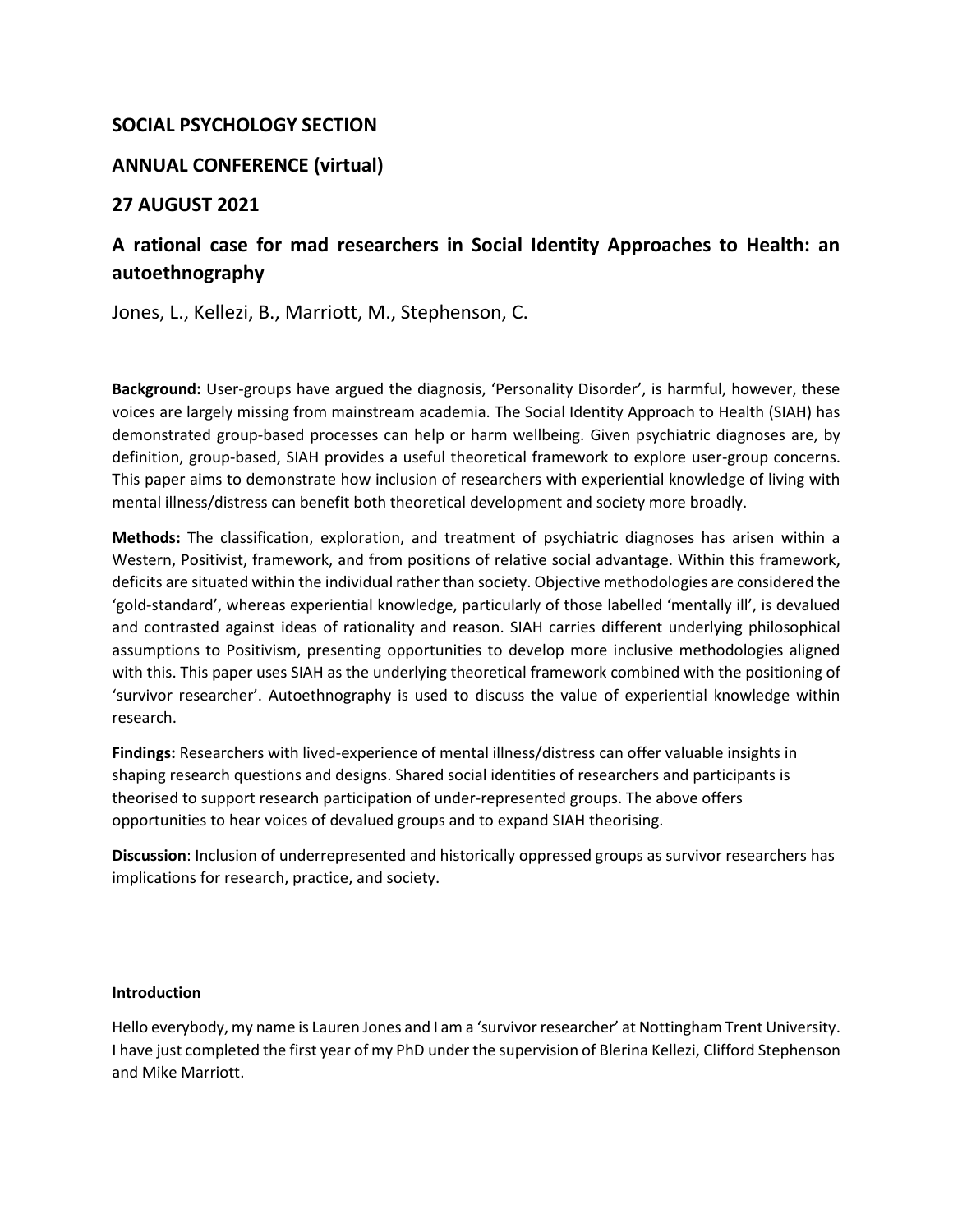The primary question I am exploring in my thesis is whether some mental health diagnoses are more harmful than others, in people who have experienced trauma. My theoretical framework is the social identity approach to health. This is combined with the positionality and values of survivor research. Today, I am making a rational case for the inclusion of mad (or survivor) researchersin social identity approaches to health.

I would just like to thank my fellow presenters who have kindly turned on their cameras because I was feeling anxious about delivering this presentation; seeing some friendly faces helps.

#### **Overview**

This is the overview of what I'll be discussing today. It will be a whistlestop tour but slides and transcript can be provided.

Please be aware, I will be discussing some emotive themes, including reference to severe mental illness and suicide. If you are likely to be affected, then please look after yourself and stop listening if needed.

#### **Knowledge and power**

The western, biomedical model remains the dominant framework used to view and treat mental illness in the UK. Underlying this framework is Positivism, which is based on the premise that the world exists independently of our knowledge of it.

Epistemologically, this is linked with objective methods and ideas surrounding objectivity and reason. Foucault argued that within this framework, 'reason' or the ability to be rational, are essentially the opposite of madness.

The implications for people labelled mentally ill are that knowledge of our own experiences is delegitimised compared with other types of knowledge. This delegitimisation of people as "knowers" has been called epistemic injustice. It occurs within research, practice, judicial, and other social settings, and results in disempowerment.

Knowledge of people with mental illness has historically been subordinated to researchers and clinicians in relative positions of power and privilege.

White, western, educated, wealthy men without severe (or at least declared) mental illness have been the ones to decide: which questions to ask, how to ask them, how to interpret data, and how and where to disseminate findings. Traditionally, they have also decided what is ethical, what constitutes mental illness, and subgroups of mental illness, and how to treat them. I say this acknowledging my own privileges which I will discuss more later.

## **Cartoon slide - PD in the bin**

Assignment of a mental health diagnosis, by-definition assigns an individual group-based membership. Some service-users and user groups have argued the diagnosis 'personality disorder' is harmful,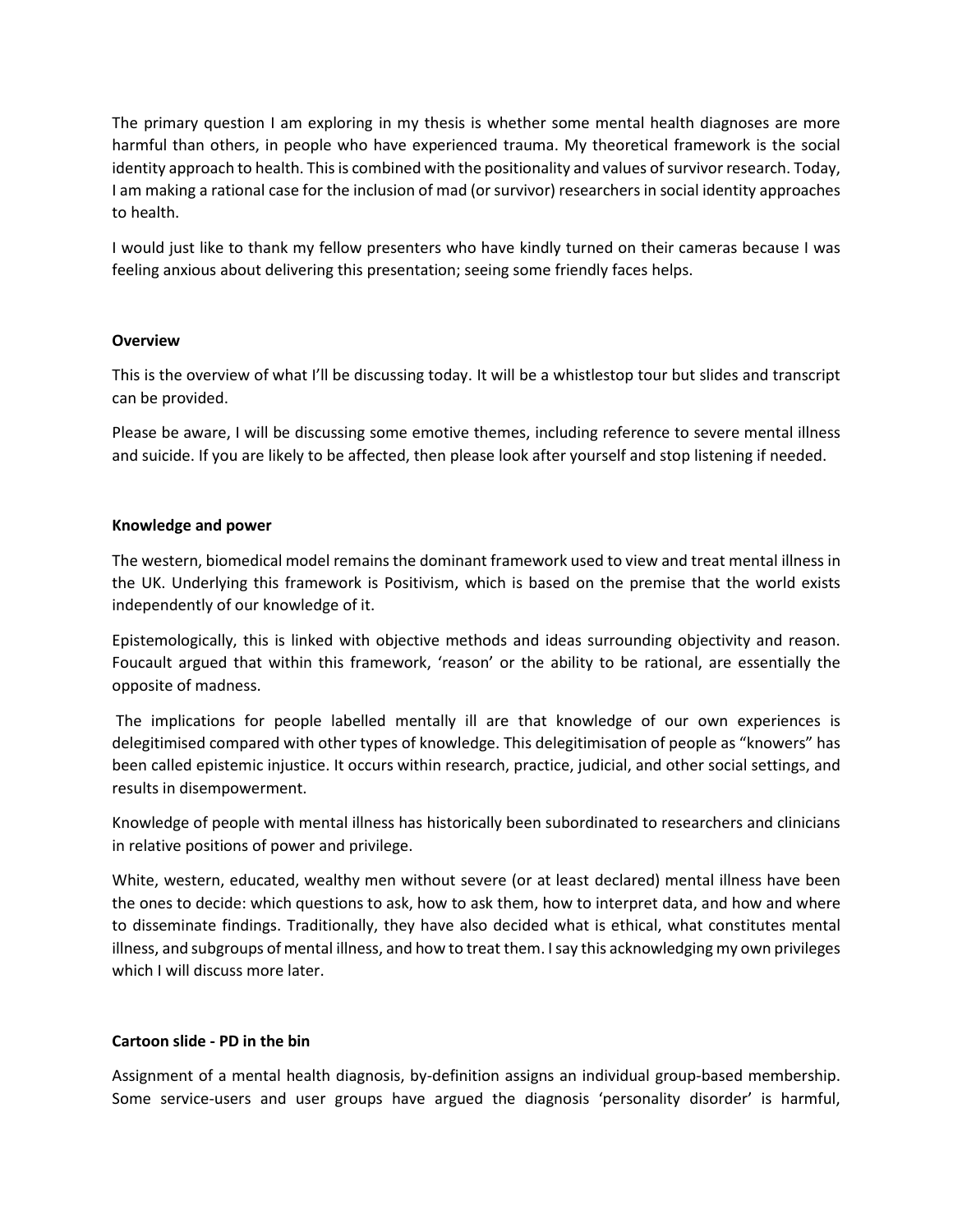stigmatising, and ignores social contributors of distress. These voices – this knowledge - is typically missing from mainstream academia, going back to problems highlighted in the last slide.

## **Survivor Research**

Survivor research is a developing field, closely aligned with the survivor movement and mental health activism.

As such it tends to challenge. It challenges: the individualism of biomedical approaches to mental health, social power imbalances, including academic elitism, and ideas surrounding knowledge.

Survivor researchers have lived-experience of surviving mental illness, trauma, and/or the mental health system.

Our experiential knowledge is seen as a valid and legitimate source of knowledge and becomes a central component of the research. Researcher positionality and reflexivity are used to increase transparency and interpretability but also to add to the overall knowledge which is produced. We argue that user-led mental health research from the standpoint of an underprivileged position is needed to enhance knowledge production, and to improve outcomes for end users of this research.

People who have experienced trauma and mental illness have often experienced harm by people or institutions in relative positions of power. Survivor researchers, including me, have found that shared identification with participants has supported recruitment in 'hard to reach' groups. Social identity theory provides a theoretical explanation for these findings.

Social Psychology is well placed as an ally to survivor research and we can benefit each other. On Wednesday, Linda Tropp gave an excellent overview of its historical dedication to social change. The field recognises that social factors, including trauma, and social identities, can affect mental health, and it already values experiential knowledge of participants in qualitative studies.

To build on this, experiential knowledge of trauma and mental illness can advance the field, not only in the role of 'the researched' but also from more equal positions of power. I thank the BPS for the opportunity to speak here today, and my NTU supervisors who have supported my madness.

Ok, now for the hard part.

## **Autoethnography**

I first experienced depression and anxiety as a young teenager. For 15 years, these ebbed and flowed across a full spectrum of severity. Most of this time, I was on psychiatric medication prescribed during 10 minute GP appts. I was fortunate and able to attain academically, I got a BA and an MSc, I qualified as a speech therapist and went on to specialise.

Following several stressors, including a particularly difficult GP encounter, my mental health spiraled. I was white, educated, middle class (at least on paper), and a healthcare professional in the NHS working in a mental health trust. Despite these privileges and despite trying, it was impossible to access support.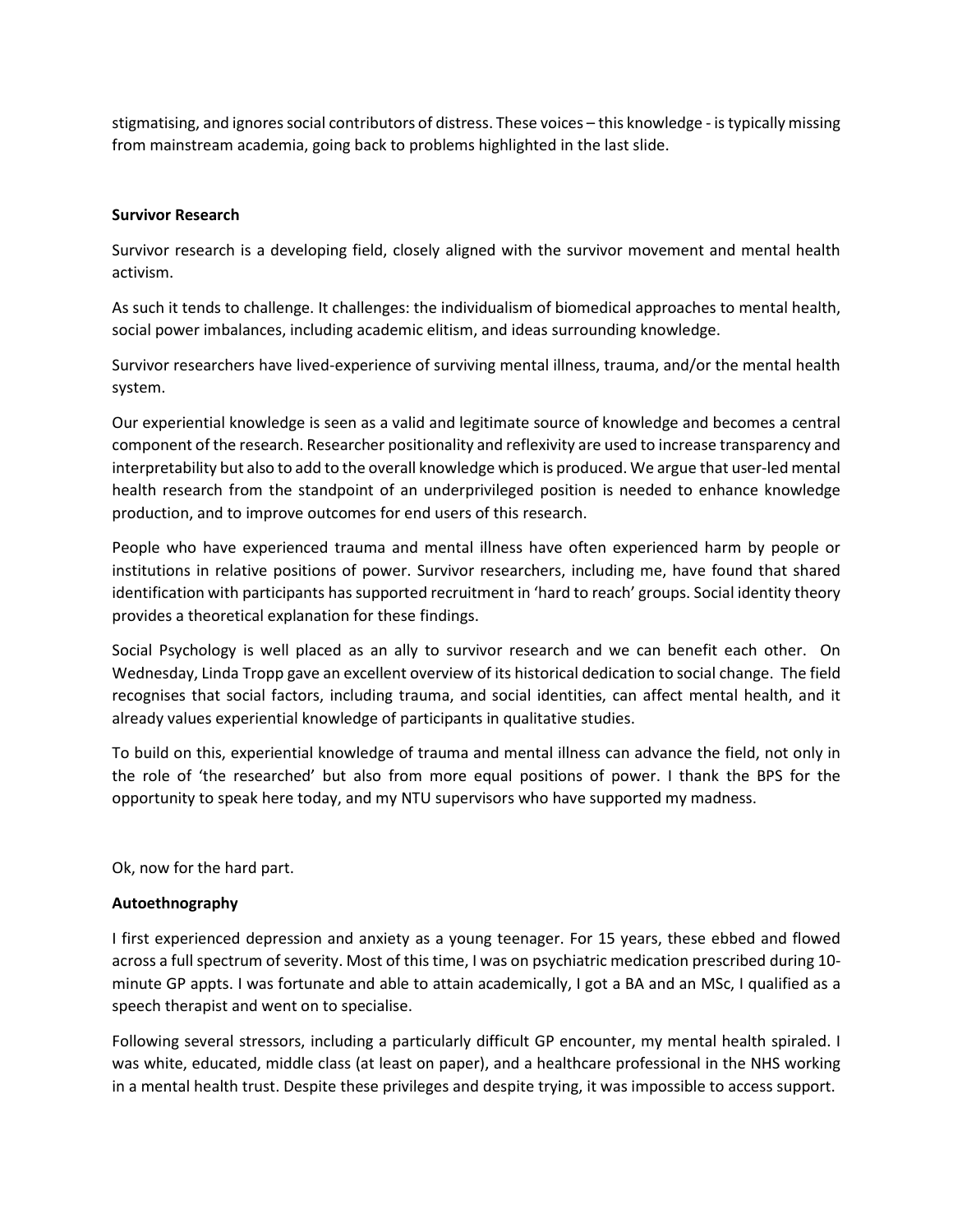Trying to access help, and this being repeatedly denied, eroded my self-worth, reinforced my belief that I didn't deserve support [*become emotional here]* and left me feeling broken and without hope. I eventually made the decision to end my life and then attempted to do so.

I was briefly given a working diagnosis of 'personality disorder (unspecified)'. This confirmed my longstanding belief that I was the problem. My personality - my 'me' was wrong. Finally, a traumainformed psychiatrist diagnosed me with, complex post-traumatic stress disorder. This trauma diagnosis changed my view of myself from being inherently disordered to my symptoms being the result of something which had happened to me. The diagnosis also had practical implications, allowing me to receive treatment for the underlying problem, my trauma. After, now, 16 years, this started my recovery, which has been long, far from linear, and is ongoing. I have friends who weren't so lucky. [*became emotional here and had to pause*]

During my recovery, I saw an advert for a paid peer researcher position in research into the CHIME model of Recovery. 'Lived-experience' of mental illness was listed as essential. Seeing this shifted my lifelong view that my mental illness was something to hide. For the first time, I saw my experiences could be of value. This benefited my recovery through how I viewed myself and my experiences in relation to the world, and provided hope of different, accessible career options.

[*laughed*] I didn't get the position, but subsequently became fascinated by research into personal recovery. This concept was alien to me both as a mental health patient and as a healthcare professional in rehabilitation. I was able to find, interpret and apply this research to my own recovery which helped further. But I was only able to do this because of my own privileges and prior education. It takes about 10 years for research to reach practice. This then only aids those who can access services. It is vital that research about people with trauma and mental illness is made accessible, readable, and meaningful beyond academic bubbles. In mental health, this can literally save lives.

We know from social identity research that we classify people into us and them. I became acutely aware of this a few years ago when attending an academic Recovery conference, which I did wearing several hats, including mental health advocate, and learner. Academics were doing their best to equalise power dynamics, highlight benefits of peer researchers, and improve outcomes for people like me. I was loving it.

I then became aware of a small but definite backlash; to the conference, the people within it, and the concept of recovery. This backlash was from people with mental illness, who I therefore considered peers. I went home feeling confused and deeply conflicted. It's probably not surprising as you have just seen me cry, but I actually cried to my husband afterwards saying, "I don't want to pick a side".

My researcher identity and mental health advocate identity were both important but suddenly felt incompatible. [*gestured unbalanced scales*]

Mental illness disproportionately effects people from lower socioeconomic backgrounds, and can also result in loss of earnings. I had bought my £300 ticket to the conference on a credit card as a gift to myself for being discharged from my CPN. There was no discount to make it more accessible. My peers' critiques were online, they were not part of the conversations taking place. The research was about us, but dissemination was largely without us and this divide increases 'us' and 'them' - I encourage conference